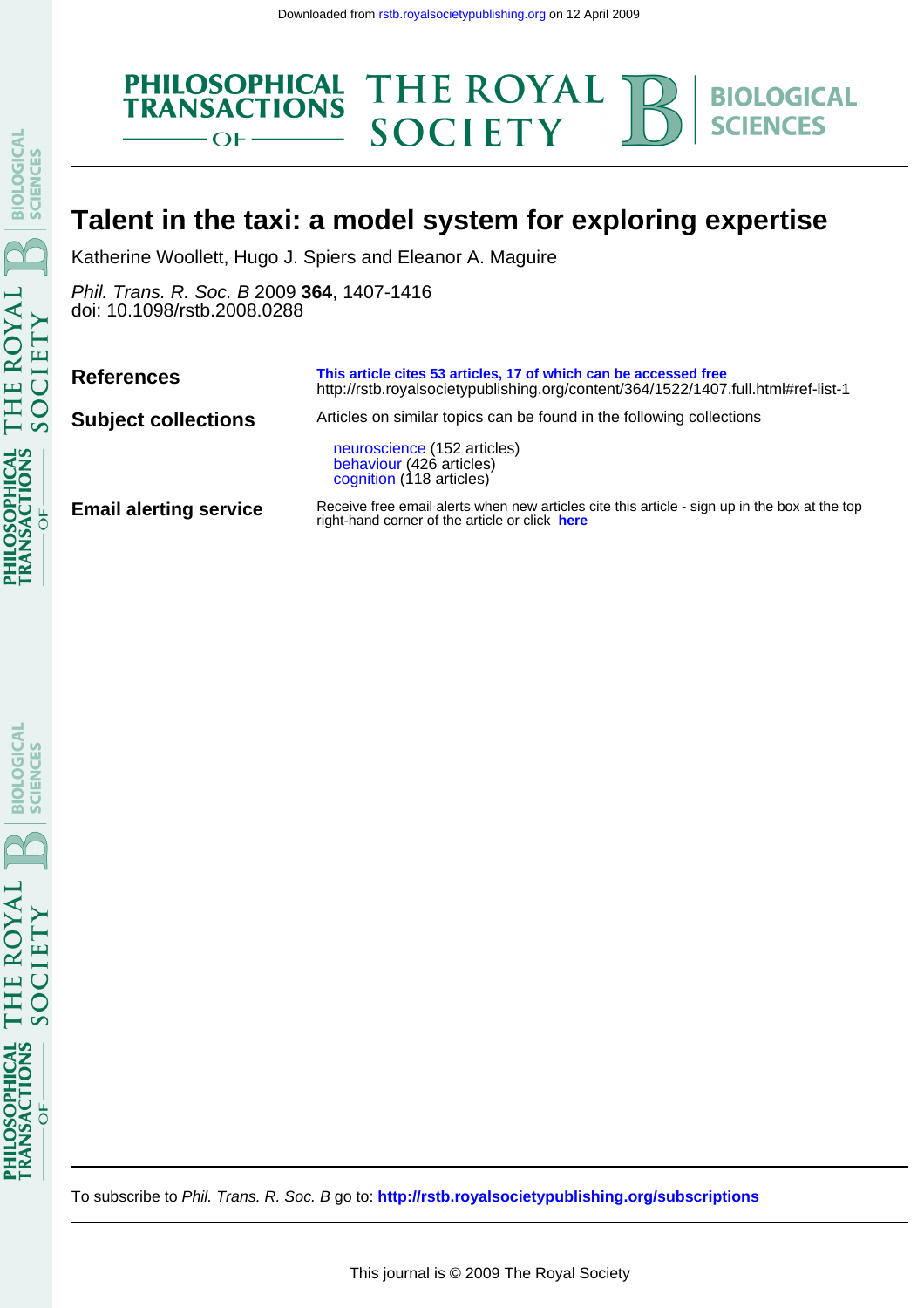**BIOLOGICAL SCIENCES** 

THE ROYAL **SOCIETY** 

PHILOSOPHICAL<br>TRANSACTIONS  $\overline{O}$ 

BIOLOGICAL<br>SCIENCES

THE ROYAL<br>SOCIETY

PHILOSOPHICAL<br>TRANSACTIONS  $\overline{0}$  Review

# Talent in the taxi: a model system for exploring expertise

Katherine Woollett $^1$ , Hugo J. Spiers $^2$  and Eleanor A. Maguire $^{1,\ast}$ 

<sup>1</sup> Wellcome Trust Centre for Neuroimaging, Institute of Neurology, University College London, 12 Queen Square, London WC1N 3BG, UK <sup>2</sup>

<sup>2</sup>Institute of Behavioural Neuroscience, Cognitive, Perceptual and Brain Sciences Research Department, University College London, 26 Bedford Way, London WC1H 0AP, UK

While there is widespread interest in and admiration of individuals with exceptional talents, surprisingly little is known about the cognitive and neural mechanisms underpinning talent, and indeed how talent relates to expertise. Because many talents are first identified and nurtured in childhood, it can be difficult to determine whether talent is innate, can be acquired through extensive practice or can only be acquired in the presence of the developing brain. We sought to address some of these issues by studying healthy adults who acquired expertise in adulthood. We focused on the domain of memory and used licensed London taxi drivers as a model system. Taxi drivers have to learn the layout of 25 000 streets in London and the locations of thousands of places of interest, and pass stringent examinations in order to obtain an operating licence. Using neuropsychological assessment and structural and functional magnetic resonance imaging, we addressed a range of key questions: in the context of a fully developed brain and an average IQ, can people acquire expertise to an exceptional level; what are the neural signatures, both structural and functional, associated with the use of expertise; does expertise change the brain compared with unskilled control participants; does it confer any cognitive advantages, and similarly, does it come at a cost to other functions? By studying retired taxi drivers, we also consider what happens to their brains and behaviour when experts stop using their skill. Finally, we discuss how the expertise of taxi drivers might relate to the issue of talent and innate abilities. We suggest that exploring talent and expertise in this manner could have implications for education, rehabilitation of patients with cognitive impairments, understanding individual differences and possibly conditions such as autism where exceptional abilities can be a feature.

Keywords: taxi; magnetic resonance imaging; neuropsychology; expertise; hippocampus; plasticity

### 1. INTRODUCTION

Talent is highly prized in human culture. 'Gifted' musicians, artists, mathematicians, chess grandmasters, the multi-lingual and those with exceptional memories are lauded for their talent. Despite our passion for seeking out and appreciating talent, we still know relatively little about the basis of talent, and, in particular, there is a paucity of knowledge concerning its neural substrates (Kalbfleisch 2004; Ericsson et al. 2006; Grafton 2008). Perhaps this is not surprising, given that even defining talent is not straightforward. According to Kalbfleisch (2004), 'Someone exhibits 'talent' when they perf[orm in a certain capacity above the](#page-9-0) [norm](#page-9-0)'. [But is talent in](#page-9-0)nate or can it be acquired? Is it the same as expertise or being highly skilled? For many people talent i[mplies innateness. H](#page-9-0)owever, talents are often first identified and nurtured in childhood and thus development and talent are typically conflated, making it difficult to determine whether talent is innate, can be acquired through extensive practice or can only be acquired in the presence of a 'plastic' developing brain. In order to understand whether exceptional ability is innately determined or can be acquired, we suggest that in the first instance it is necessary to eschew development as an influencing factor and establish whether exceptional ability can develop in healthy adults. In this paper, we review a series of experiments where we investigated this issue. In doing so, we use the more general term expertise rather than talent in order to avoid connotations about the origin of exceptional abilities.

In addition to examining expertise acquired in adulthood, we also focused on individuals with average IQs, thus the need for enhanced intellectual capacity as a prerequisite for expertise was removed. The skill we selected for investigation is widely acknowledged to be impressive and, moreover, with each participant being tested in a similar fashion by an independent body, the acquisition of expertise was verifiable. By acquiring cognitive data, and structural and functional magnetic resonance imaging (MRI) scans on these experts, we could address a number of key questions relating to expertise: in the context of fully developed brains and an average IQ, can people acquire expertise to an exceptional level; what are the neural signatures, both

<sup>\*</sup> Author for correspondence (e.maguire@fil.ion.ucl.ac.uk).

One contribution of 18 to a Discussion Meeting Issue 'Autism and talent'.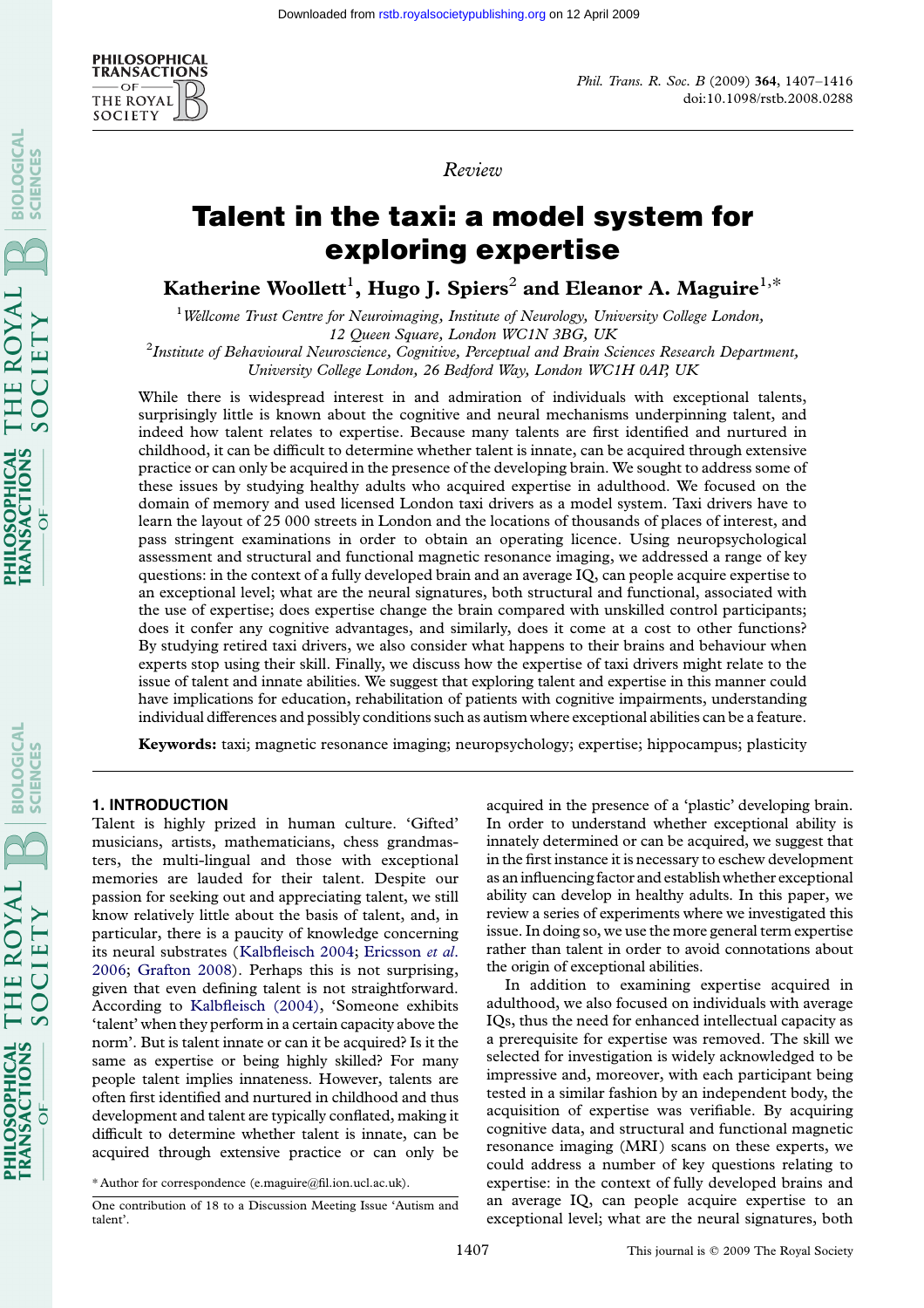<span id="page-2-0"></span>

Figure 1. Central London, UK. Reproduced with the permission of Geographers' A–Z Map Co. Ltd. Crown Copyright 2005. All rights reserved. Licence number 100017302.



Figure 2. Virtual navigation around London. (a) An example view at Trafalgar Square from within the video game 'The Getaway' 2002 Sony Computer Entertainment Europe is shown. Image is reproduced with the kind permission of Sony Computer Entertainment Europe. (b) Some of the brain areas—including the hippocampus—activated when the taxi drivers navigated around virtual London during fMRI brain scanning are shown (data from Spiers & Maguire 2006).

structural and functional, associated with the use of expertise; does expertise change the brain compared with unskilled control participants; does it confer any added cognitive advantages, and, similarly, does expertise come at a cost to other functions; and what happens to their brains and behaviour when experts stop using their skills? Knowing the answers to these questions could be beneficial to those of us wishing to become skilled, for educationalists too, and for those involved in rehabilitation of patients with cognitive

impairments. Furthermore, the data relating to expertise in average healthy individuals may aid in the interpretation of [skills](#page-10-0) [in](#page-10-0) [clinical](#page-10-0) [popu](#page-10-0)lations such as autism, where exceptional abilities are known to feature (Treffert 2009).

#### 2. LICENSED LONDON TAXI DRIVERS

[We chose to fo](#page-10-0)cus on the domain of memory, as we are all aware of the shortcomings of our own memories,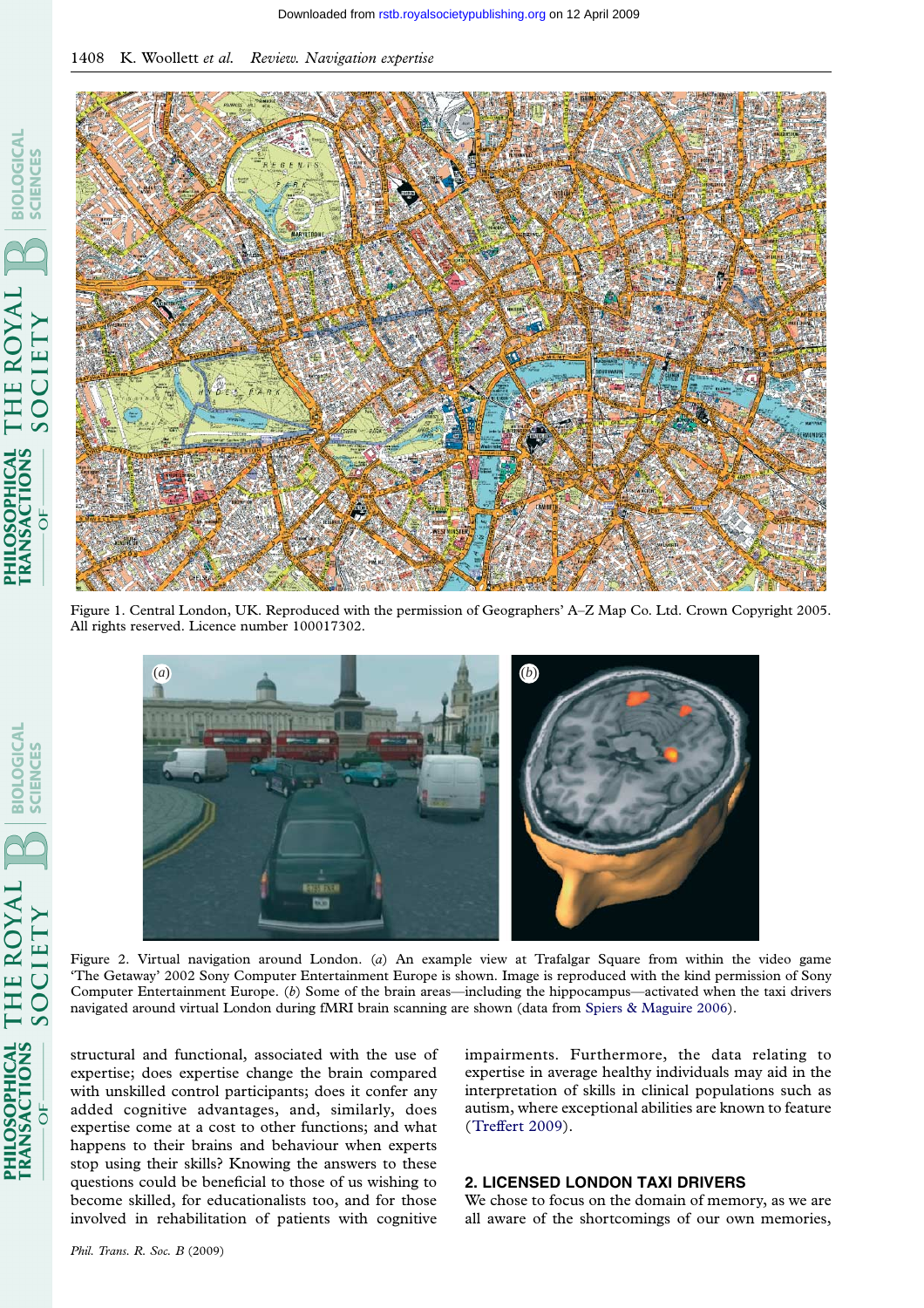**BIOLOGICAL**<br>SCIENCES THE ROYAL **PHILOSOPHICAL**<br>TRANSACTIONS  $\overline{OC}$ 

covet exceptional memory and fear the [devastating](http://rstb.royalsocietypublishing.org/) effects of pathologies such as Alzheimer's disease. Exceptional memory, sometimes for unusual material (e.g. bus routes, telephone directories—Pring 2008), is also displayed by some autistic savants. We made use of a unique learning situation in London (UK) and used licensed London taxi drivers as a model for exceptional memory. While the expertis[e of taxi driv](#page-9-0)ers has been studied in Paris (Pailhous 1970, 1984; Peruch et al. 1989), Chicago (Chase 1982) and Helsinki (Kalakoski & Saariluoma 2001), only in London is their expertise truly exceptional and clearly defined. Training to become a taxi driver i[n London can take](#page-9-0) [place only](#page-9-0) after the ag[e of 21. Tr](#page-8-0)ainees undergo e[xtensive training over a period o](#page-9-0)f 2–4 years known as acquiring 'The Knowledge'. This involves the impressive feat of learning the layout of 25 000 streets in the city (figure 1) and thousands of places of interest, leading to a stringent set of examinations by the Public Carriage Office in order to obtain an operating licence. That there are 25 000 licensed London taxi drivers registered [currently](#page-2-0) with the Public Carriage Office suggests that many people are able to acquire this expertise and our sampling of this population confirms an average level of IQ (Maguire et al. 2006a; Woollett & Maguire in press).

Key to the taxi drivers' skill is their ability to navigate. A wide body of evidence indicates that navigation is supported by a brain structure called the hippocampus (O'[Keefe & Nadel 1978;](#page-9-0) Andersen et al. 2006; Bird & Burgess 2008). Lesions [to](#page-10-0) [the](#page-10-0) [hippocampus](#page-10-0) [impai](#page-10-0)r navigation (Morris et al. 1982), and neurons within it exhibit location-specific firing creating a cognitive map [of the environment \(O](#page-9-0)['Keefe & Dostrovsky 1971;](#page-8-0) [O'Keefe & N](#page-8-0)adel 1978). The volume of the hippocampus in [some non-human](#page-9-0) species can vary as a function of the demands placed on spatial memory, with food-caching spe[cies having greater hippocampa](#page-9-0)l [volume compared with t](#page-9-0)hose who do not cache food (Barnea & Nottebohm 1994; Smulders et al. 1995; Volman et al. 1997; Lee et al. 1998; Biegler et al. 2001).

In the first instance, we sought to ascertain whether taxi drivers use their hippocampus during navigation. [Consequently, we scanned tax](#page-8-0)i [drivers using functiona](#page-10-0)l [MRI \(fMRI\) while](#page-10-0) [they navigated](#page-9-0) [in a highly accura](#page-8-0)te and interactive virtual reality (VR) simulation of central London (figure 2). This was developed as the backdrop for a commercial video game but enabled us to assess in situ navigation in a controlled manner. 'The Getaway' (Sony Computer Entertainment Europe) has ov[er 110 k](#page-2-0)m (70 miles) of London's driveable roads, accurately recreated from Ordinance Survey map data, covering 50 square kilometres (20 square miles) of the city centre. The one-way systems, working traffic lights, the busy London traffic and an abundance of Londoners going about their business are all included. Conveniently, one can simply navigate freely (with the usual game scenarios suspended) around the city using the game console, with a normal ground-level first-person perspective, in a car of one's choice. A distributed network of brain areas, including the hippocampus, was active in the brains of taxi drivers while they navigated around VR London (Spiers & Maguire 2006, 2007a,b; see figure 2). The same is true of non-taxi drivers when

they imagined navigating between the houses of friends in London (Kumaran & Maguire 2005), and when they navigated around various VR environments (Maguire et al. 1998; Hartley et al. 2003; Iaria et al. 2003). Given that taxi drivers and non-taxi drivers activate the hippocamp[us during navigation, are th](#page-9-0)ere identifiable neural or behavioural correlates of being a[n expert](#page-9-0) [navigator that differentiate them from non-exp](#page-9-0)erts?

#### 3. NAVIGATION EXPERTISE: POSITIVE **OUTCOMES**

Unsurprisingly, relative to non-experts, taxi drivers have been found to be significantly more knowledgeable about London landmarks and their spatial relationships. This was true even when taxi drivers were compared with another group of navigators, London bus drivers (Maguire et al. 2006a; Woollett & Maguire in press; see figure  $3a,b$ ). Bus drivers also spend all day driving among the busy London traffic and dealing with customers, but unlike taxi drivers who navigate widely arou[nd the city, bus driv](#page-9-0)[ers operate](#page-10-0) [along a constraine](#page-10-0)d set [of routes](#page-4-0).

While their vastly superior London knowledge distinguished them, an examination of grey matter volume in the brains of taxi drivers revealed further differences. Structural MRI brain scans of taxi drivers and non-taxi driver control participants were analysed using voxel-based morphometry (VBM), a method that permits automatic whole-brain analysis of grey matter volume (Ashburner & Friston 2005; Mechelli et al. 2005). Compared with controls, taxi drivers had greater grey matter volume in the posterior hippocampi (Maguire et al. 2000). This finding was replicated when taxi drivers were [compared with bus drivers](#page-8-0) ([Maguire](#page-9-0) *et al.* 2006a—see figure 3c; see also Woollett & Maguire [in](#page-9-0) [press\).](#page-9-0) [O](#page-9-0)n the basis of these results, we suggested t[hat learning, repre](#page-9-0)senting and using a spatial representation of a highly complex and la[rge-scale](#page-9-0) [environmen](#page-9-0)t is [a prima](#page-4-0)ry functi[on of the posterior](#page-10-0) [hippocam](#page-10-0)pus in humans such that this brain region might adapt structurally to accommodate its elaboration. Evidence that this pattern of grey matter volume was acquired from the experience of learning and using the highly complex mental map of London comes from an additional finding. The number of years of navigation experience correlated with hippocampal grey matter volume only in taxi drivers (and not bus drivers who were matched for number of years navigating in London), with right posterior grey matter volume increasing with more navigation experience (figure  $3d$ ).

While the correlation of time taxing driving and grey matter volume suggests that the brain changes are acquired and not innate, it could still be argued that the differ[ence in h](#page-4-0)ippocampal volume is instead associated with innate navigational expertise, leading to an increased likelihood of becoming a taxi driver. To investigate this possibility, we used VBM to examine a group of non-taxi drivers who navigated in a VR environment (Maguire et al. 2003a). Despite this group showing a wide range of navigational expertise, there was no association between expertise and posterior hippocampal grey matter volume (or, indeed,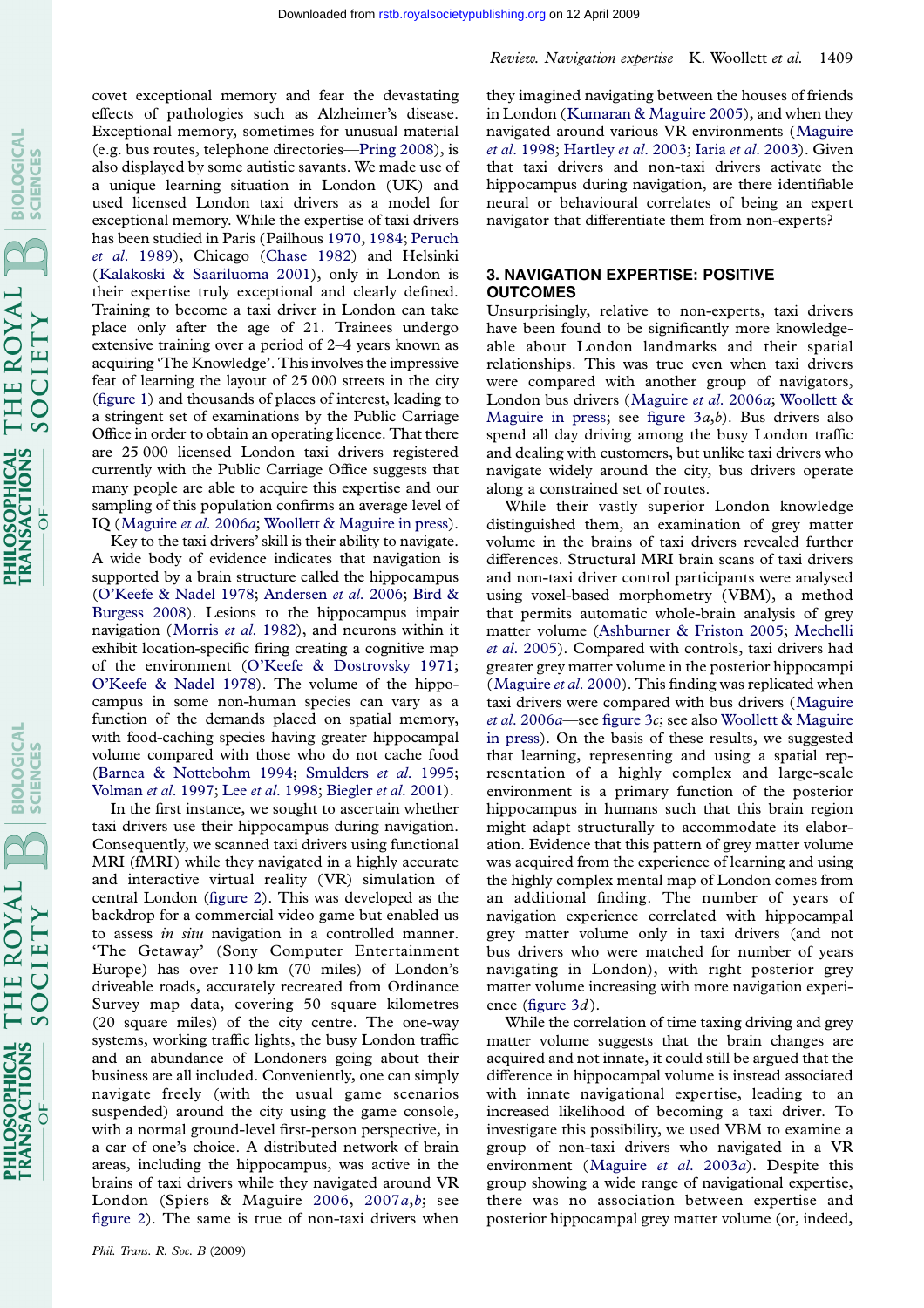**BIOLOGICAL**<br>SCIENCES

THE ROYAL

PHILOSOPHICAL<br>TRANSACTIONS  $\overline{O}$ 

S<sub>OC</sub>

<span id="page-4-0"></span>

Figure 3. Navigation expertise: positive outcomes. (a) Taxi drivers  $(n=18)$  were significantly better at judging the relative locations of landmarks in London than bus drivers ( $n=17$ ; mean scores  $\pm 1$  s.e., data from Maguire *et al.* 2006a). (b) This result was replicated in a different cohort of taxi drivers and a control group of non-taxi drivers ( $n=20$  each group; data from Woollett & Maguire in press). (c) Taxi drivers had greater grey matter volume in the posterior hippocampus bilaterally compared with bus drivers (data from Maguire et al. 2006a). (d) Posterior hippocampal (HC) grey matter volume correlated positively with increasing navigation experience in taxi drivers (data from Maguire et al. 2006a).

[grey matter vol](#page-10-0)ume throughout the brain). This failure to find an asso[ciation between h](#page-9-0)ippocampal volume and navigational expertise thus suggests t[hat structural](#page-9-0) differences in the hippocampus of taxi drivers reflect the detail and/or duration of the use of the spatial representation acquired and not innate navigational expertise *per se*.

Clearly, taxi drivers in London have to learn a vast amount of information. Another question that naturally arises is whether intensive and extensive acquisition of knowledge in domains other than spatial navigation produces the same results (Terrazas & McNaughton 2000). In order to examine this issue, participants were required who were similar to taxi drivers in terms of how their knowledge acquisition occurs, but whose knowledge was less spatial. We fo[cused on medical doctors](#page-10-0) [as an](#page-10-0) appropriate group to test (Woollett *et al.* 2008). They also acquire their knowledge in adulthood over a number of years of initial intensive medical training. While our previous work has shown that taxi drivers and their control subjects gener[ally have average IQ](#page-10-0)s (Maguire et al. 2006a; Woollett & Maguire in press), the medical doctors had above-average IQs. Thus, we compared the medical doctors with control participants matched on IQ, but who had not undergone university [education or periods](#page-9-0) [of intense learning. VBM ana](#page-10-0)lysis failed to identify any differences in grey matter volume between the groups, including in the hippocampus. Moreover, the amount of medical experience, which ranged from 0.5 to 22.5 years, did not correlate with grey matter volume in the hippocampus or elsewhere in the brain. From this, we conclude that intensively

Phil. Trans. R. Soc. B (2009)

acquiring a large amount of knowledge over [many](#page-10-0) [years](#page-10-0) is not invariably associated with structural brain differences. Instead, it would seem that hippocampal grey matter volume effects are more likely to be observed when the knowledge acquired concerns a complex and detailed large-scale spatial layout.

This is supported by the findings from another group with exceptional memory, namely participants in the World Memory Championships, held in London every year. Their memory skills are wide ranging including the ability to memorize numerous decks of playing cards and long lists of random digits. Exceptional memory in these individuals was not found to be associated with higher IQ or any structural brain differences relative to control participants (Maguire et al. 2003b). However, fMRI scanning revealed that they activated brain areas associated with navigation, including the hippocampus, more than control participants. The expert memorizers in general [used a](#page-9-0) [mnemonic](#page-9-0) strategy known as the Method of Loci (Yates 1966). With extensive practice, this method is effective at enabling one to remember the order of stimuli by imagining familiar routes and placing the to-be-remembered items along the routes thus promoti[ng deeper e](#page-10-0)ncoding of the stimuli with rich associations. Unlike taxi drivers, however, the restricted set of routes they employed was not sufficient to affect structural brain changes. This is concordant with the findings from bus drivers who also learn and use a constrained set of routes and show no structural brain changes (Maguire et al. 2006a).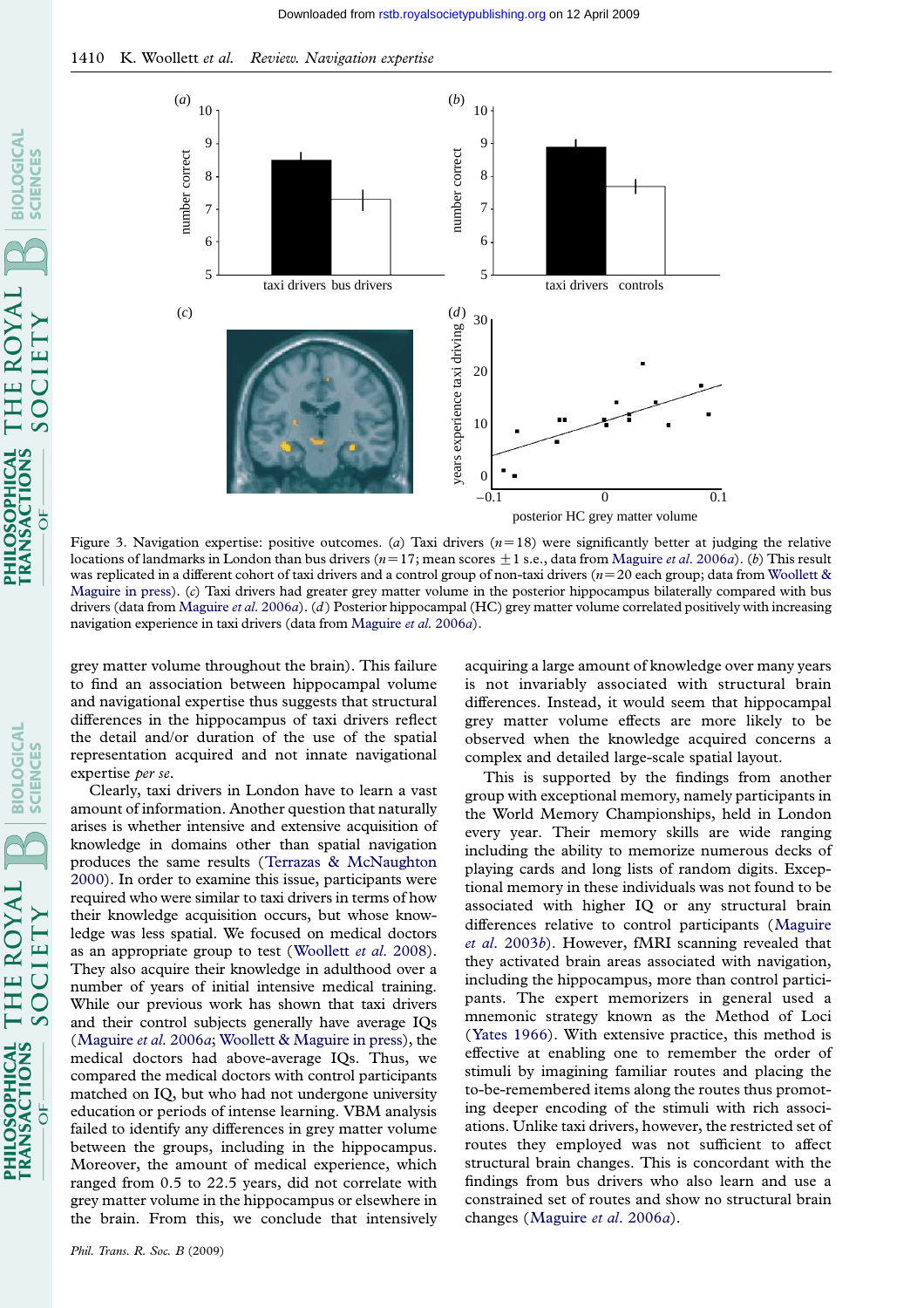**BIOLOGICAL**<br>SCIENCES

THE ROYA

**PHILOSOPHICAL**<br>TRANSACTIONS  $\overline{0}$ 



Figure 4. The sudden loss of expertise. Patient TT, with bilateral hippocampal lesions (see inset upper left), and control taxi drivers retired for a similar length of time as TT, navigated around the VR London. An example of their navigation performance for a route from St Paul's Cathedral to the Bank of England is shown. All 10 controls performed in an identical manner, shown in red on this map. TT's route is shown in black and was grossly impaired being mainly restricted to the A roads (shown in orange and yellow on the map) and he never reached the required destination (data from Maguire et al. 2006b). Map reproduced with the permission of Geographers' A–Z Map Co. Ltd. Crown Copyright 2005. All rights reserved. Licence number 100017302.

Thus, it would seem that intensive learning of a city's spatial layout is possible, and the effective use of mnemonics can facilitate memory for impressive amounts of information. This suggests that becoming an expert in the domain of memory may be attainable by any of us, with a great deal of time and effort as in the case of taxi drivers, and the use of mnemonics as employed by the memory champions. Structural brain changes associated with learning over a time scale of years, however, seem to be restricted to taxi drivers and the acquisition of a large, integrated and complex spatial layout (see Draganski et al. (2004, 2006) for effects relating to short time scales). Expertise in other domains has been associated with grey matter volume differences in various parts of the brain relative to control participants, for example in [musicians \(M](#page-9-0)unte et al. 2002; Sluming et al. 2002, 2007; Gaser & Schlaug 2003), mathematicians (Aydin et al. 2007) and bilinguals (Mechelli et al. 2004). Professional musicians were also found to show enhanced [judge](#page-9-0)[ments of li](#page-9-0)ne orientation [and three-di](#page-10-0)[mensional mental](#page-9-0) [rotati](#page-9-0)on ability (Sluming et al. 2002, [2007\). Th](#page-8-0)is was attributed to [their musical sight-read](#page-9-0)ing and motor sequencing expertise. However, to our knowledge, there are no reports of adult-acquired expertise in these domains, thus grey matter a[nd n](#page-10-0)e[urops](#page-10-0)ychological differences in these cases may be due to the interaction between practice and brain development.

### 4. NAVIGATION EXPERTISE: [NEGATIVE](#page-9-0) **OUTCOMES**

Talent and expertise are typically viewed in a positive light. However, we would argue that the potential costs of expertise also warrant consideration. There have been several case reports of individuals whose memories are so good that it actually causes them great distress as they are unable to forget anything (Luria 1987; Parker et al. 2006). There can also be devastating effects when one suddenly loses expertise. Using the VR simulation of central London described above, we assessed the navigation ability of a licensed Londo[n taxi](#page-9-0) [driver who had sust](#page-9-0)ained bilateral hippocampal damage as a consequence of limbic encephalitis (Maguire et al. 2006b). In this test, patient TT and matched control taxi drivers drove a virtual London taxi along the streets they had first learned 40 years before. We found that the hippocampus is not required f[or general orientation](#page-9-0) in the city, detailed topographical knowledge of landmarks and their spatial relationships, or even for the navigation along some routes, all of which abilities were preserved. However, in his navigation, TT was very reliant on main artery or 'A' roads, and became lost when navigation depended instead on non-A roads (figure 4). The hippocampus in humans is therefore necessary for facilitating navigation even when the navigator is an expert of very longstanding. Thus expertise, while taking many years to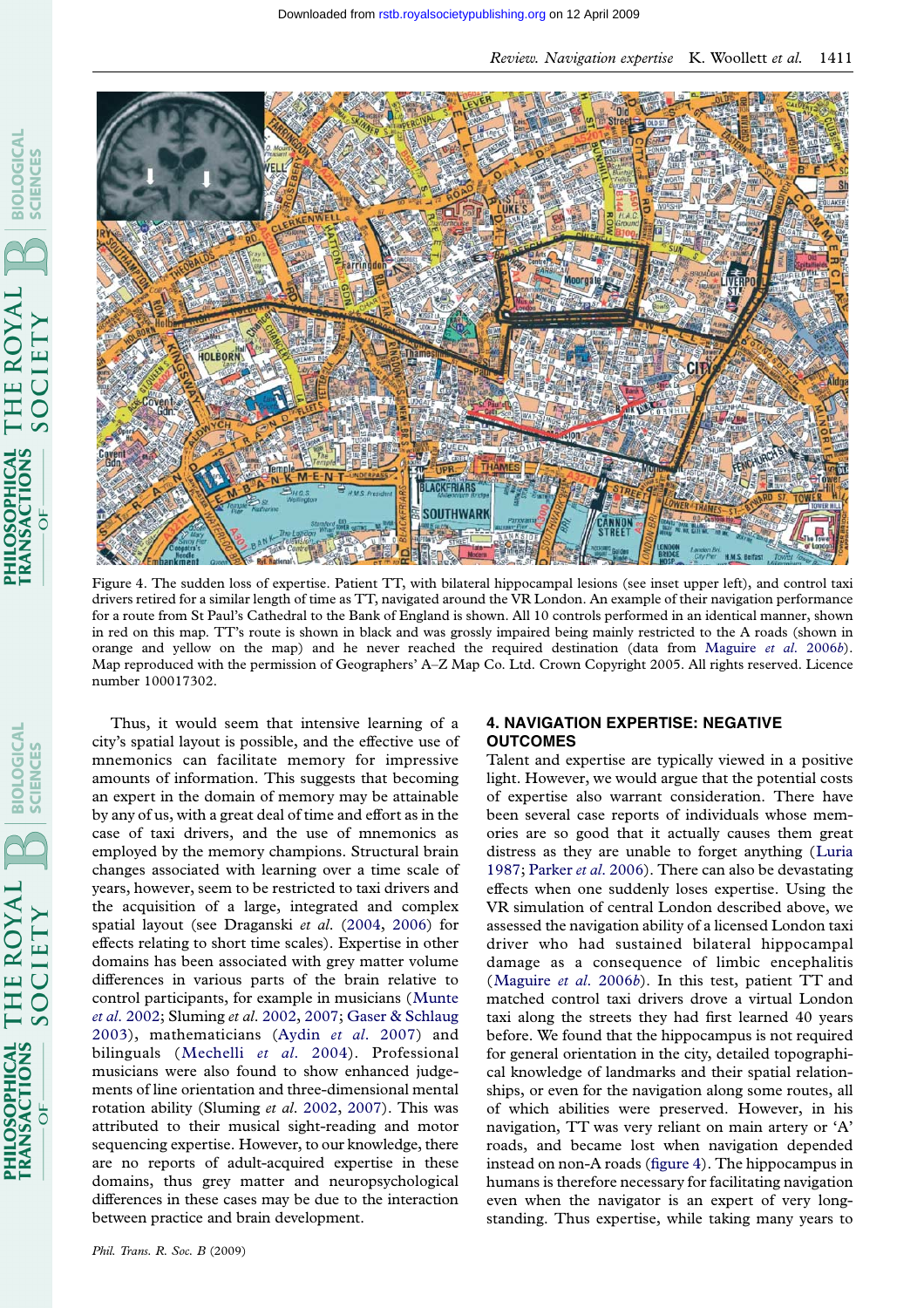

anterior HC grey matter volume

Figure 5. Navigation expertise: negative outcomes. (a) Taxi drivers  $(n=18)$  were significantly worse at recalling elements of the Rey–Osterrieth Complex Figure at delayed recall compared with bus drivers ( $n=17$ ; mean scores  $\pm 1$  s.e., data from Maguire et al. 2006a). (b) This result was replicated in a different cohort of taxi drivers and a control group of non-taxi drivers ( $n=20$  each group; data from Woollett & Maguire in press). (c) Taxi drivers had less grey matter volume in the anterior hippocampus bilaterally compared with bus drivers (data from Maguire et al. 2006a). (d) Anterior hippocampal (HC) grey matter volume correlated negatively with increasing navigation experience in taxi drivers (data from Maguire et al. 2006a).

[develop, c](#page-9-0)an be vulnerable to sudden and focal brain insult, leading [in](#page-10-0) [this](#page-10-0) [case](#page-10-0) [to](#page-10-0) [a](#page-10-0) [loss](#page-10-0) [of](#page-10-0) [livelihood](#page-9-0) and independence.

Considered next is the question of whether expertise and its associated neuroanatomy result in broader cognitive costs. Of note, exceptional abilities in autism occur in the context of impairments in social cognition and executive functions (Frith & Happe 2005), and some expert musicians suffer focal dystonia, a loss of control and degradation of skilled hand movements (Munte et al. 2002). In taxi drivers, we noted above their enhanced knowledge [of London. However,](#page-9-0) in two separate studies, the performance of taxi drivers was significantly poorer than both bus drivers (Maguire et al. 2006a) and control participants (Woollett & [Maguire](#page-9-0) [in](#page-9-0) [press\)](#page-9-0) on a widely used test of spatial memory, the delayed recall of the Rey–Osterrieth Complex Figure (Rey 1941; Osterrieth 1944; [Corwin &](#page-9-0) [Bylsma 1993](#page-9-0); figure  $5a,b$ ). Furthermore, [they were](#page-10-0) [also deficient at a](#page-10-0)cquiring and retaining other types of new information. Specifically, they were poorer at learning object–pl[ace and wo](#page-10-0)[rd–pair associatio](#page-9-0)[ns. After a](#page-8-0) [delay they als](#page-8-0)o recalled less of this associative information. This pattern of anterograde memory performance was in the context of learning and recognition memory for single items being comparable with control participants, as were retrograde memory for autobiographical and semantic information, executive and perceptual functions, working memory and levels of stress and anxiety.

Negative effects of navigation expertise were not only found behaviourally but also structurally in the brain. In comparison with the posterior hippocampus that had greater grey matter volume compared with control participa[nts, the anterior h](#page-9-0)ippocampus had reduced grey matter volume in taxi drivers (Maguire et al. 2000, 2006a; Woollett & Maguire in press; figure 5c). Moreover, anterior hippocampal grey matter volume decreased as navigation experience increased in taxi drivers (figure  $5d$ ). We suggest that the belowaverag[e sco](#page-9-0)re[s obse](#page-9-0)r[ved in taxi drivers on tests of](#page-10-0) anterograde associative memory could be related to their reduced right anterior hippocampal grey matter volume. This accords with the findings across species that there may be functional differentiation along the anterior–posterior axis of the hippocampus (e.g. Jung et al. 1994; Colombo et al. 1998; Hock & Bunsey 1998; Moser & Moser 1998; Maguire et al. 2000; Bannerman et al. 2004; Gogtay et al. 2006). In humans, functional neuroimaging studies have linked anterior hippoca[mpal](#page-9-0) [activity w](#page-9-0)i[th the detection of](#page-8-0) [stimulus novelty and](#page-9-0) [encoding, while the](#page-9-0) [posterior hippocamp](#page-9-0)[us has been](#page-8-0) [associated](#page-8-0) [with retrieval and spa](#page-9-0)tial memory (e.g.Lepage et al. 1998; Strange & Dolan 2001; Kumaran & Maguire 2005; Spiers & Maguire 2006; but see Small *et al.* 2001).

We have established that navigation expertise is associated with structural brain differences an[d beha](#page-9-0)[vioural co](#page-9-0)[nsequences, both posi](#page-10-0)t[ive and negative. In](#page-9-0) [partic](#page-9-0)[ular, the correlations b](#page-10-0)etween [time taxi drivin](#page-10-0)g and hippocampal grey matter volume suggest that experience drives the patterns observed. However, studies to date have been cross-sectional and we acknowledge that in order to categorically conclude this, a within-subject longitudinal study is required,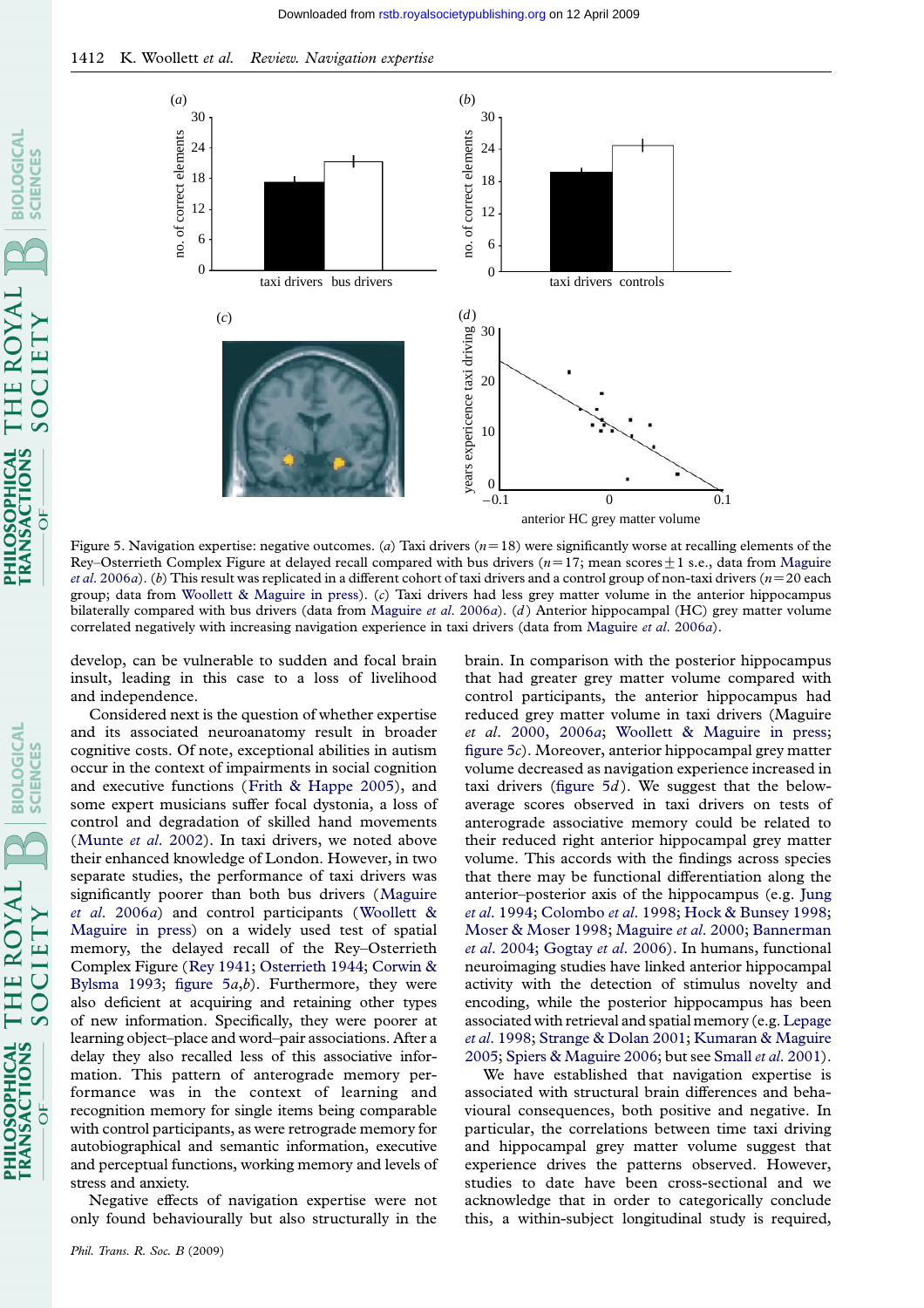<span id="page-7-0"></span>

Figure 6. Ceasing to use a skill: preliminary data. Mean scores are shown $\pm 1$  s.e. (a) The performance of elderly taxi drivers who were still working full-time was compared with retired taxi drivers on the VR London navigation test ( $n=8$  each group). Consistently chosen legal routes were established for each trial, and the ideal minimum length of these routes was computed. The distance each participant drove and the ideal distance for each route were measured and the difference calculated as percentage distance error. The routes of the retired taxi drivers were longer and less ideal than those taxi drivers who were still working. (b) A group of elderly still-working taxi drivers, retired taxi drivers and retired control non-taxi drivers were compared on a range of neuropsychological measures. Groups  $(n=10$  each group) were matched for age (mean age 66.1, 69.5, 66 years, respectively) and years experience taxi driving (full-timers 34.2 years, retired 36.2 years). Full-timers were significantly better on tests of London knowledge (landmark proximity judgements). (c) The reverse pattern was apparent on tests of new learning, with full-timers significantly worse on the delayed recall of the Rey–Osterrieth Complex Figure. (d) Full-time taxi drivers  $(n=10)$  had greater grey matter volume in the posterior hippocampus than retired taxi drivers  $(n=9)$ ; voxel of peak difference shown in yellow), while the retired taxi drivers had greater grey matter volume in this region than the retired control participants  $(n=10;$ voxel of peak difference shown in red). Data are shown at a threshold of  $p < 0.05$  corrected for the volume of the hippocampus.

which permits the comparison before and after taxi driver training (such a study is ongoing). This longitudinal approach will also permit the examination of the characteristics of those who succeed at taxi driver training, and whether innate pre-training cognitive factors and/or hippocampal volume are predictive of subsequent successful qualification. This will provide vital information about brain plasticity and navigation expertise, and the factors that might affect or limit the ability to develop such expertise. Even then, further questions will remain, which must be addressed in future studies. Navigational accuracy can be supported by different types of representation, for example remembering individual routes versus a coherent map-like representation (O'Keefe & Nadel 1978; Hartley et al. 2003; Iaria et al. 2003; Bohbot et al. 2007). It may be that some individuals have an innate bias for using one type of representation, with successful taxi drivers perhaps [more likely to use map-](#page-9-0)li[ke strategies. Beyond](#page-9-0) [representational](#page-9-0) [biases, successful qu](#page-8-0)alification might also depend on genetic factors, with perhaps the propensity for hippocampal plasticity more likely in individuals with a certain genetic profile (Egan et al. 2003; Hariri et al. 2003).

Phil. Trans. R. Soc. B (2009)

#### 5. USE IT OR LOSE IT?

If, as the cross-sectional studies suggest, navigation expertise results in structural changes to the brain and positive and negative neuropsychological consequences, then what happens if one stops using this expertise? Anecdotally, it is suggested that skills can be lost if not practised—use it or lose it. If expertise and its expression are indeed plastic, then can the effects of expertise be reversed? We have started to examine this issue by comparing retired taxi drivers with taxi drivers who are still working full time. We hypothesized that the full-time taxi drivers would be better at navigation in London than the retired. We tested this by using the VR London navigation test described earlier (figure 2). Preliminary data show that the full-timers are indeed significantly better at navigation in London than the retired taxi drivers (figure 6a). Interestingly, this was also the case for performance o[n tests o](#page-2-0)f London knowledge, such as making proximity judgements between landmarks. In figure 6b, it is clear that the still-working taxi drivers perform best while there is very little difference between the retired taxi drivers and a set of retired non-taxi driver control participants.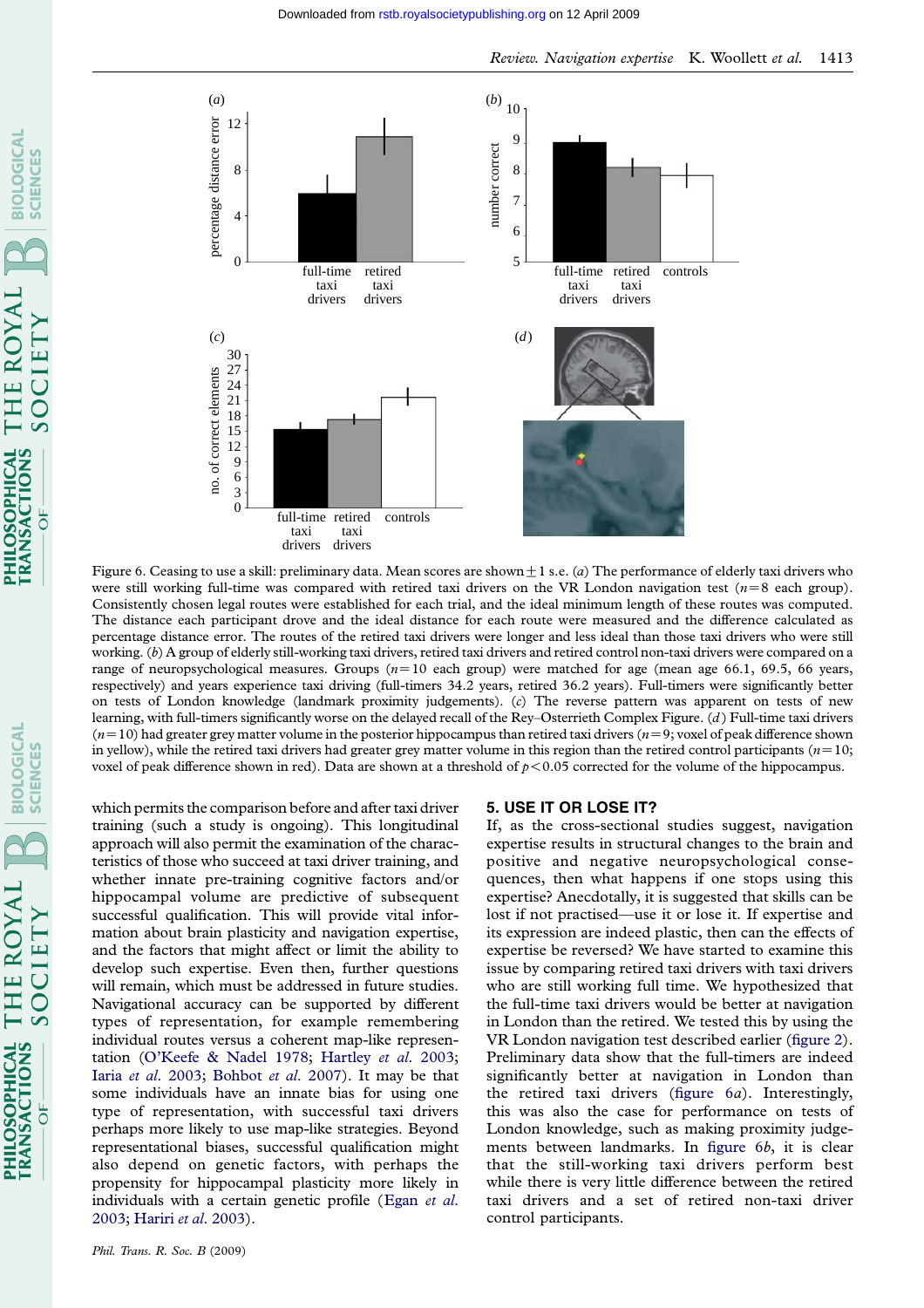**BIOLOGICAL**<br>SCIENCES

THE ROYAL<br>SOCIETY

PHILOSOPHICAL<br>TRANSACTIONS  $\overline{OC}$ 

<span id="page-8-0"></span>Consideration of the negative outcomes is particularly interesting. If taxi drivers perform poorly on tests such as the delayed recall of the Rey Complex Figure, does performance improve in retired taxi drivers? Our preliminary data suggest that this may be the case. Figure 6c shows that, as in our previous studies (Maguire et al. 2006a, Woollett & Maguire in press), control non-taxi drivers were significantly better on the delayed recall of the Rey Figure than the fulltime taxi dri[vers. Inter](#page-7-0)estingly, there was no significant differenc[e between the contr](#page-9-0)o[ls and the retired taxi](#page-10-0) [drive](#page-10-0)rs. The intermediate performance of the retired taxi drivers, not as poor as the full-timers, and not as good as controls, is in line with the view that ceasing to use a skill might result in the normalization of expertise-related negative outcomes. On average, the taxi drivers in this preliminary sample had only been retired for 3.6 years. It may be that with a longer period of retirement, performance on tests such as the Rey Figure would normalize entirely.

In line with the pattern of behavioural tests, it seems that the structural brain changes observed in taxi drivers in our previous studies may also reverse in retired taxi drivers. Full-time taxi drivers had significantly greater grey matter volume in the posterior hippocampus than retired taxi drivers, who had greater volume in this region than the non-taxi driver retired control participants (figure  $6d$ ). Clearly, increased numbers of participants are required to confirm these findings. Nevertheless, the possibility of plasticity effects in both directions, i.e. during acquisition and use of expertise, and t[hen again](#page-7-0) when use of the skill ceases, serves to highlight that expertise and its behavioural consequences may be plastic and, in the case of the hippocampus at least, so are the related structural brain changes. The improvement of performance on tests such as the Rey Figure by the retired taxi drivers is also interesting in that it may indicate that the 'elderly' hippocampus can support memory improvement, in contrast with the more traditional view of age-related memory decline.

#### 6. CONCLUSIONS

Understanding the cognitive and neural mechanisms underpinning talent and expertise is important for a number of reasons. First, this issue has universal relevance by informing what each of us can hope to achieve, and providing much-needed insights into the basis of individual differences, as well as having relevance in the realm of education. Second, understanding skill acquisition may have implications for patients with cognitive impairments. If we are to approach rehabilitation in a systematic and efficacious way, then it is vital to know, for example, whether the memory system has the propensity for plasticity in adulthood, the limiting factors on such plasticity and the time scales of any plastic change. Third, understanding exceptional abilities in the healthy brain may also offer benchmarks for interpreting talent and expertise in clinical populations, such as those with autism. Here we have focused on one type of expertise in the domain of memory, availing a unique learning situation in London known to engage the hippocampus,

[and](http://rstb.royalsocietypublishing.org/) by studying healthy average adults operating in a realworld setting over many years. From this, we conclude that the development of expertise is possible with extensive effort, and that this can be associated with neuropsychological and structural brain consequences. These effects can be positive and negative, with increased expertise and grey matter volume in some brain regions occurring in tandem with decreased performance on other tasks and decreased grey matter volume in neighbouring brain areas. Clearly, more work is required to establish whether the effects we have described here in relation to taxi drivers generalize beyond the domain of memory and the hippocampus. In particular, longitudinal studies will be crucial to explore the nature and consequences of skill acquisition. Finally, it will also be vital to consider whether expertise and its related effects can be expected to develop in any individual or whether they are genetically determined.

This work was supported by the Wellcome Trust.

All participants gave informed written consent to participation in accordance with the local research ethics committee.

#### REFERENCES

- Andersen, P., Morris, R. G. M., Amaral, D., Bliss, T. & O'Keefe, J. 2006 The hippocampus book. Oxford, UK: Oxford University Press.
- Ashburner, J. & Friston, K. J. 2005 Unified segmentation. Neuroimage 26, 839–851. (doi:10.1016/j.neuroimage. 2005.02.018)
- Aydin, K., Ucar, A., Oguz, K. K., Okur, O. O., Agayev, A., Unal, Z., Yilmaz, S. & Ozturk, C. 2007 Increased gray matter density in the parietal cortex of mathematicians: a voxel-based morphometry study. [Am.](http://dx.doi.org/doi:10.1016/j.neuroimage.2005.02.018) [J.](http://dx.doi.org/doi:10.1016/j.neuroimage.2005.02.018) [Neuroradiol.](http://dx.doi.org/doi:10.1016/j.neuroimage.2005.02.018) 28, [1859–1864.](http://dx.doi.org/doi:10.1016/j.neuroimage.2005.02.018) [\(](http://dx.doi.org/doi:10.1016/j.neuroimage.2005.02.018)doi:10.3174/ajnr.A0696)
- Bannerman, D. M., Rawlins, J. N., McHugh, S. B., Deacon, R. M., Yee, B. K., Bast, T., Zhang, W. N., Pothuizen, H. H. & Feldon, J. 2004 Regional dissociations within the hippocampus: memory and anxiety. Neurosci. Biobehav. Rev. 28, 273–[283.](http://dx.doi.org/doi:10.3174/ajnr.A0696) [\(doi:10.1016/j.neub](http://dx.doi.org/doi:10.3174/ajnr.A0696)iorev.2004.03.004)
- Barnea, A. & Nottebohm, F. 1994 Seasonal recruitment of hippocampal neurons in adult free-ranging black-capped chickadees. Proc. Natl Acad. Sci. USA 91, 11 217–11 221. (doi:10.1073/pnas.91.23.11217)
- Biegler, R., McGregor[,](http://dx.doi.org/doi:10.1016/j.neubiorev.2004.03.004) [A.,](http://dx.doi.org/doi:10.1016/j.neubiorev.2004.03.004) [Krebs,](http://dx.doi.org/doi:10.1016/j.neubiorev.2004.03.004) [J.](http://dx.doi.org/doi:10.1016/j.neubiorev.2004.03.004) [R.](http://dx.doi.org/doi:10.1016/j.neubiorev.2004.03.004) [&](http://dx.doi.org/doi:10.1016/j.neubiorev.2004.03.004) [Healy,](http://dx.doi.org/doi:10.1016/j.neubiorev.2004.03.004) [S.](http://dx.doi.org/doi:10.1016/j.neubiorev.2004.03.004) [D.](http://dx.doi.org/doi:10.1016/j.neubiorev.2004.03.004) [2001](http://dx.doi.org/doi:10.1016/j.neubiorev.2004.03.004) [A](http://dx.doi.org/doi:10.1016/j.neubiorev.2004.03.004) larger hippocampus is associated with longer-lasting spatial memory. Proc. Natl Acad. Sci. USA 98, 6941–6944. (doi:10.1073/pnas.121034798)
- Bir[d,](http://dx.doi.org/doi:10.1073/pnas.91.23.11217) [C.](http://dx.doi.org/doi:10.1073/pnas.91.23.11217) [M.](http://dx.doi.org/doi:10.1073/pnas.91.23.11217) [&](http://dx.doi.org/doi:10.1073/pnas.91.23.11217) [Burgess,](http://dx.doi.org/doi:10.1073/pnas.91.23.11217) [N.](http://dx.doi.org/doi:10.1073/pnas.91.23.11217) [2008](http://dx.doi.org/doi:10.1073/pnas.91.23.11217) The hippocampus and memory: insights from spatial processing. Nat. Rev. Neurosci. 9, 82–194. (doi:10.1038/nrn2335)
- Bohbot, V. D., Lerch, J., Thorndycraft, B., Iaria, G. & Zijdenbos, A[. P. 2007 Gray matter differe](http://dx.doi.org/doi:10.1073/pnas.121034798)nces correlate with spontaneous strategies in a human virtual navigation task. J. Neurosci. 27, 10 078–10 083. (doi:10.1523/ JNEUROSCI.1763-0[7.2007\)](http://dx.doi.org/doi:10.1038/nrn2335)
- Chase, W. G. 1982 Spatial representations of taxi drivers. In Acquisition of symbolic skills (eds D. Rogers & J. A. Sloboda), pp. 391–405. New York, NY: Plenum Press.
- Colombo, M., Fernandez, T., Nakamura, K. & [Gross,](http://dx.doi.org/doi:10.1523/JNEUROSCI.1763-07.2007) [C.](http://dx.doi.org/doi:10.1523/JNEUROSCI.1763-07.2007) [G.](http://dx.doi.org/doi:10.1523/JNEUROSCI.1763-07.2007) [1998](http://dx.doi.org/doi:10.1523/JNEUROSCI.1763-07.2007) [Functional](http://dx.doi.org/doi:10.1523/JNEUROSCI.1763-07.2007) [differentiatio](http://dx.doi.org/doi:10.1523/JNEUROSCI.1763-07.2007)n along the anterior–posterior axis of the hippocampus in monkeys. *J. Neurophysiol*. 80, 1002–1005.
- Corwin, J. & Bylsma, F. W. 1993 Translations of excerpts from Andre Rey's psychological examination of traumatic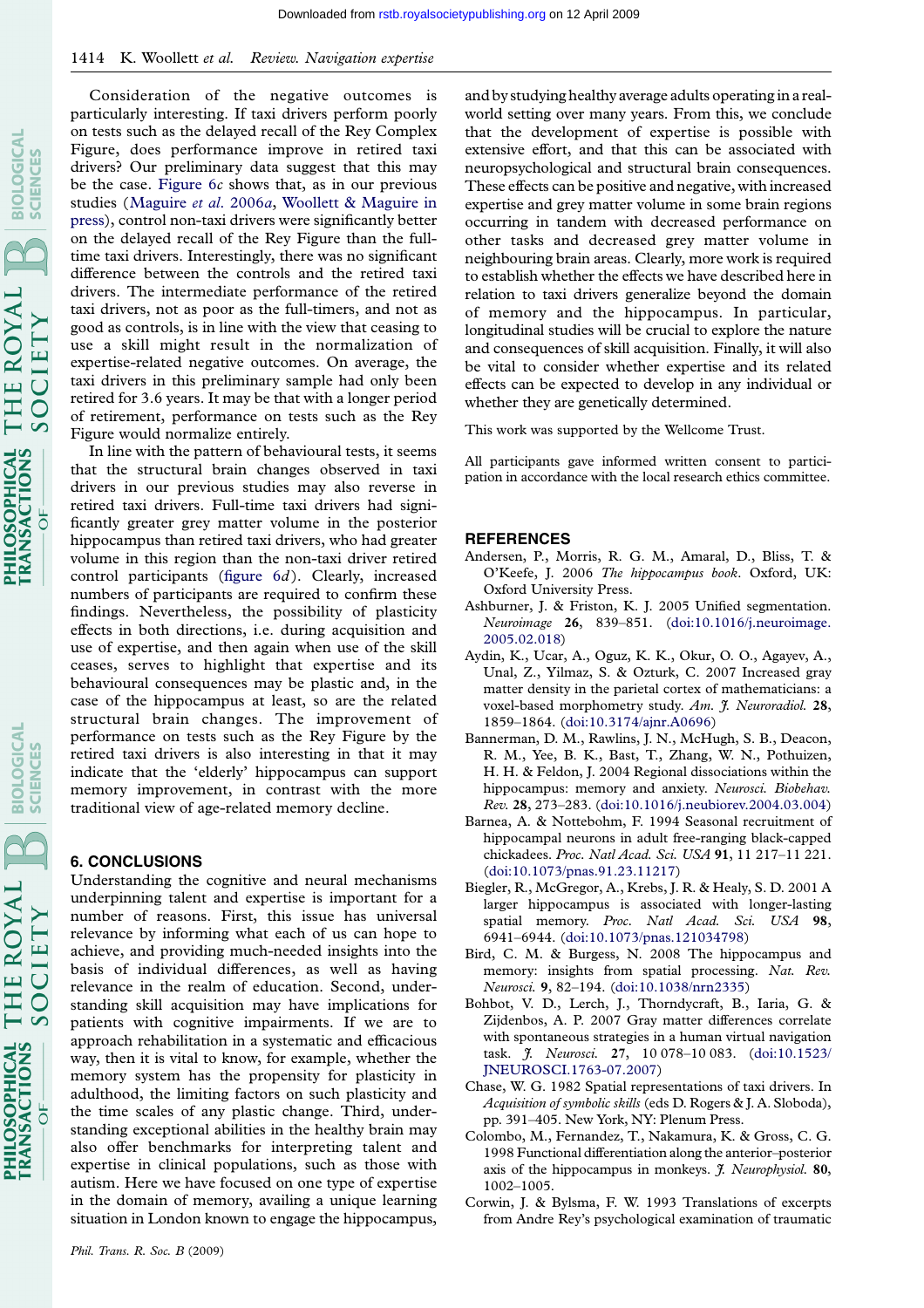<span id="page-9-0"></span>encephalopathy and PA Osterrieth's the c[omplex figure](http://rstb.royalsocietypublishing.org/) test. Clin. Neuropsychol. 7, 15–21. (doi:10.1080/1385404 9308401883)

- Draganski, B., Gaser, C., Busch, V., Schuierer, G., Bogdahn, U. & May, A. 2004 Neuroplasticity: changes in grey matter induced by training. Nature 427, 3[11–312. \(doi:10.1038/](http://dx.doi.org/doi:10.1080/13854049308401883) 427311a)
- Dr[aganski,](http://dx.doi.org/doi:10.1080/13854049308401883) [B.,](http://dx.doi.org/doi:10.1080/13854049308401883) [G](http://dx.doi.org/doi:10.1080/13854049308401883)aser, C., Kempermann, G., Kuhn, H. G., Winkler, J., Buchel, C. & May, A. 2006 Temporal and spatial dynamics of brain structure changes during extensive learning. *J. Neurosci*. **26**, 6314–6[317. \(doi:10.](http://dx.doi.org/doi:10.1038/427311a) [1523/JNE](http://dx.doi.org/doi:10.1038/427311a)UROSCI.4628-05.2006)
- Egan, M. F. et al. 2003 The BDNF val66met polymorphism affects activity-dependent secretion of BDNF and human memory and hippocampal function. Cell 112, 257-269. (doi:10.1016/S0092-8674(03)00035-7)
- Er[icsson, K. A., Charness, N., Hoffm](http://dx.doi.org/doi:10.1523/JNEUROSCI.4628-05.2006)an, R. R. & Feltovich, P. J. 2006 The Cambridge handbook of expertise and expert performance. Cambridge, UK: Cambridge University Press.
- Frith, U. & Happe, F. 2005 Autism spectrum disorder. Curr. Biol. 15[,](http://dx.doi.org/doi:10.1016/S0092-8674(03)00035-7) [R786–R790.](http://dx.doi.org/doi:10.1016/S0092-8674(03)00035-7) [\(doi:10.1016/j.cu](http://dx.doi.org/doi:10.1016/S0092-8674(03)00035-7)b.2005.09.033)
- Gaser, C. & Schlaug, G. 2003 Gray matter differences between musicians and nonmusicians. Ann. NY Acad. Sci. 999, 514–517. (doi:10.1196/annals.1284.062)
- Gogtay, N. et al. 2006 Dynamic mapping of normal human hippocampal development. [Hippocampus](http://dx.doi.org/doi:10.1016/j.cub.2005.09.033) 16, 664-672. (doi:10.1002/hipo.20193)
- Grafton, S. 2008 Developing talent: expertise and the brain. In Your b[rain](http://dx.doi.org/doi:10.1196/annals.1284.062) [on](http://dx.doi.org/doi:10.1196/annals.1284.062) [cubs:](http://dx.doi.org/doi:10.1196/annals.1284.062) [inside](http://dx.doi.org/doi:10.1196/annals.1284.062) [the](http://dx.doi.org/doi:10.1196/annals.1284.062) [heads](http://dx.doi.org/doi:10.1196/annals.1284.062) [o](http://dx.doi.org/doi:10.1196/annals.1284.062)f players and fans (ed. D. Gordon), pp. 21–42. Washington, DC: Dana Press.
- Har[iri,](http://dx.doi.org/doi:10.1002/hipo.20193) [A.](http://dx.doi.org/doi:10.1002/hipo.20193) [R.,](http://dx.doi.org/doi:10.1002/hipo.20193) [Goldberg,](http://dx.doi.org/doi:10.1002/hipo.20193) [T.,](http://dx.doi.org/doi:10.1002/hipo.20193) Mattay, V. S., Kolachana, B. S., Callicott, J. H., Egan, M. F. & Weinberger, D. R. 2003 Brain-derived neurotrophic factor val66met polymorphism affects human memory-related hippocampal activity and predicts memory performance. *J. Neurosci*. 23, 6690–6694.
- Hartley, T., Maguire, E. A., Spiers, H. J. & Burgess, N. 2003 The well-worn route and the path less traveled: distinct neural bases of route following and wayfinding in humans. Neuron 37, 877–888. (doi:10.1016/S0896-6273(03) 00095-3)
- Hock Jr, B. J. & Bunsey, M. D. 1998 Differential effects of dorsal and ventral hippocampal lesions. *J. Neurosci*. 18, 7027–7032.
- Iaria, G., Petrides, M., Dagher[,](http://dx.doi.org/doi:10.1016/S0896-6273(03)00095-3) [A.,](http://dx.doi.org/doi:10.1016/S0896-6273(03)00095-3) [Pike,](http://dx.doi.org/doi:10.1016/S0896-6273(03)00095-3) [B.](http://dx.doi.org/doi:10.1016/S0896-6273(03)00095-3) [&](http://dx.doi.org/doi:10.1016/S0896-6273(03)00095-3) [Bohbot,](http://dx.doi.org/doi:10.1016/S0896-6273(03)00095-3) [V.](http://dx.doi.org/doi:10.1016/S0896-6273(03)00095-3) [D.](http://dx.doi.org/doi:10.1016/S0896-6273(03)00095-3) [2003 Co](http://dx.doi.org/doi:10.1016/S0896-6273(03)00095-3)gnitive strategies dependent on the hippocampus and caudate nucleus in human navigation: variability and change with practice. *J. Neurosci*. 23, 5945-5952.
- Jung, M. W., Wiener, S. I. & McNaughton, B. L. 1994 Comparison of spatial firing characteristics of units in dorsal and ventral hippocampus of the rat. *J. Neurosci*. 14, 7347–7356.
- Kalakoski, V. & Saariluoma, P. 2001 Taxi drivers' exceptional memory of street names. Mem. Cogn. 29, 634–638.
- Kalbfleisch, M. L. 2004 Functional neural anatomy of talent. Anat. Rec. 277B, 21–36. (doi:10.1002/ar.b.20010)
- Kumaran, D. & Maguire, E. A. 2005 The human hippocampus: cognitive maps or relational memory? *J. Neurosci.* 25, 7254–7259. (doi:10.1523/JNEUROSCI.1103-05.2005)
- Lee, D. W., Miyasato, L. E. & Clayton, N. S. 1998 Neurobiological bases of [spatial](http://dx.doi.org/doi:10.1002/ar.b.20010) [learning](http://dx.doi.org/doi:10.1002/ar.b.20010) [in](http://dx.doi.org/doi:10.1002/ar.b.20010) [the](http://dx.doi.org/doi:10.1002/ar.b.20010) natural environment: neurogenesis and growth in the avian and mammalian hippocampus. Neuroreport 9, R15–R27.
- Lepage, M., H[abib,](http://dx.doi.org/doi:10.1523/JNEUROSCI.1103-05.2005) [R.](http://dx.doi.org/doi:10.1523/JNEUROSCI.1103-05.2005) [&](http://dx.doi.org/doi:10.1523/JNEUROSCI.1103-05.2005) [Tulving,](http://dx.doi.org/doi:10.1523/JNEUROSCI.1103-05.2005) [E.](http://dx.doi.org/doi:10.1523/JNEUROSCI.1103-05.2005) [1998](http://dx.doi.org/doi:10.1523/JNEUROSCI.1103-05.2005) [Hippocam](http://dx.doi.org/doi:10.1523/JNEUROSCI.1103-05.2005)pal PET activations of memory encoding and retrieval: the HIPER model. Hippocampus 8, 313-322. (doi:10.10  $02/(SICI)1098-1063(1998)8:4 < 313::AID-HIPO1 > 3.$ 0.CO;2-I)
- Luria, A. R. 1987 The mind of a mnemonist. New York, NY: Harvard University Press.
- Maguire, E. A., Burgess, N., Donnett, J. G., Frackowiak, R. S. J., Frith, C. D. & O'Keefe, J. 1998 Knowing where, and getting there: a human navigation network. Science 280, 921–924. (doi:10.1126/science.280.5365.921)
- Maguire, E. A., Gadian, D. G., Johnsrude, I. S., Good, C. D., Ashburner, J., Frackowiak, R. S. & Frith, C. D. 2000 Navigation-related structural change in the hippocampi of taxi drivers. Proc. Natl Acad. Sci. USA 97, 4398-4403. (doi:10.1073/p[nas.070039597\)](http://dx.doi.org/doi:10.1126/science.280.5365.921)
- Maguire, E. A., Spiers, H. J., Good, C. D., Hartley, T., Frackowiak, R. S. & Burgess, N. 2003a Navigation expertise and the human hippocampus: a structural brain imaging analysis. Hippocampus 13, 250–259. ([doi:10.1002/hipo.10087\)](http://dx.doi.org/doi:10.1073/pnas.070039597)
- Maguire, E. A., Valentine, E. R., Wilding, J. M. & Kapur, N. 2003b Routes to remembering: the brains behind superior memory. Nat. Neurosci. 6, 90–95. (doi:10.1038/nn988)
- Maguire, E. A., Woollett, K. & Spiers, H. J. 2006a London t[axi drivers and bus drive](http://dx.doi.org/doi:10.1002/hipo.10087)rs: a structural MRI and neuropsychological analysis. Hippocampus 16, 1091–1101. (doi:10.1002/hipo.20233)
- Maguire, E. A., Nannery, R. & Spiers, [H. J. 2006](http://dx.doi.org/doi:10.1038/nn988)b Navigation around London by a taxi driver with bilateral hippocampal lesions. Brain 129, 2894–2907. (doi:10.1093/brain/awl286)
- Mechelli, A., Crinion, J. T., Noppeney, U., O'Doherty, J., [Ashburner, J., Frackowi](http://dx.doi.org/doi:10.1002/hipo.20233)ak, R. S. & Price, C. J. 2004 Neurolinguistics: structural plasticity in the bilingual brain. Nature 431, 757. (doi:10.1038/431757a)
- Mechelli, A., Price, C. J., Friston, [K. J. & Ashburner, J. 2005](http://dx.doi.org/doi:10.1093/brain/awl286) Voxel-based morphometry of the human brain: methods and applications. Curr. Med. Imaging Rev. 1, 105–113. (doi:10.2174/1573405054038726)
- Morris, R. G., Garrud, P., [Rawlins, J. N. & O'Kee](http://dx.doi.org/doi:10.1038/431757a)fe, J. 1982 Place navigation impaired in rats with hippocampal lesions. Nature 297, 681–683. (doi:10.1038/297681a0)
- Moser, M. B. & Moser, E. I. 1998 Functional differentiat[ion in the hippocampus.](http://dx.doi.org/doi:10.2174/1573405054038726) Hippocampus 8, 608–619. (doi:10. 1002/(SICI)1098-1063(1998)8:6 < 608::AID-HIPO3 > 3. 0.CO;2-7)
- Munte, T. F., Altenmuller, E. [& Jancke, L. 2002 T](http://dx.doi.org/doi:10.1038/297681a0)he musician's brain as a model of neuroplasticity. N[at.](http://dx.doi.org/doi:10.1002/(SICI)1098-1063(1998)8:6%3C608::AID-HIPO3%3E3.0.CO;2-7) [Rev.](http://dx.doi.org/doi:10.1002/(SICI)1098-1063(1998)8:6%3C608::AID-HIPO3%3E3.0.CO;2-7) Neurosci. 3, 473–478. (doi:10.1038/nrm866)
- O'[Keefe, J. & Dostrovsky, J. 1971 The hippocampus as a](http://dx.doi.org/doi:10.1002/(SICI)1098-1063(1998)8:6%3C608::AID-HIPO3%3E3.0.CO;2-7) [spatial ma](http://dx.doi.org/doi:10.1002/(SICI)1098-1063(1998)8:6%3C608::AID-HIPO3%3E3.0.CO;2-7)p. Preliminary evidence from unit activity in the freely-moving rat. Brain Res. 34, 171–175. (doi:10.1016/ 0006-8993(71)90358-1)
- O'Keefe, J. & Nadel, L. 1978 [The hippocampus](http://dx.doi.org/doi:10.1038/nrm866) as a cognitive map. Oxford, UK: Oxford University Press.
- Osterrieth, P. A. 1944 Le test de copie d'une fig[ure](http://dx.doi.org/doi:10.1016/0006-8993(71)90358-1) [complexe.](http://dx.doi.org/doi:10.1016/0006-8993(71)90358-1) Archives de Psychologie 30, 206–356.
- Pa[ilhous, J. 1970](http://dx.doi.org/doi:10.1016/0006-8993(71)90358-1) La representation de l'espace urbain: L'example du chauffeur de taxi. Paris, France: Presses Universitaires de France.
- Pailhous, J. 1984 The representation of urban space: its development and its role in the organisation of journeys. In Social representation (eds R. Farr & S. Moscovici), Cambridge, UK: Cambridge University Press.
- Parker, E. S., Cahill, L. & McGaugh, J. L. 2006 A case of unusual autobiographical remembering. Neurocase 12, 35–49. (doi:10.1080/13554790500473680)
- Peruch, P., Giraudo, M.-D. & Garling, T. 1989 Distance cognition by taxi drivers and the general public. *J. Environ*. Psychol. 9, 233–239. (doi:10.1016/S0272-4944(89) 80037-4)
- Pring, L. [2008 Memory characteristics in in](http://dx.doi.org/doi:10.1080/13554790500473680)dividuals with savant skills. In Memory in autism: theory and evidence (eds J. Boucher & D. Bowler), p[p.](http://dx.doi.org/doi:10.1016/S0272-4944(89)80037-4) [210–230.](http://dx.doi.org/doi:10.1016/S0272-4944(89)80037-4) [Cambridge,](http://dx.doi.org/doi:10.1016/S0272-4944(89)80037-4) [UK:](http://dx.doi.org/doi:10.1016/S0272-4944(89)80037-4) [Cambrid](http://dx.doi.org/doi:10.1016/S0272-4944(89)80037-4)ge University Press.

**BIOLOGICAL**<br>SCIENCES

THE ROYAL

**PHILOSOPHICAL**<br>TRANSACTIONS  $\overline{0}$